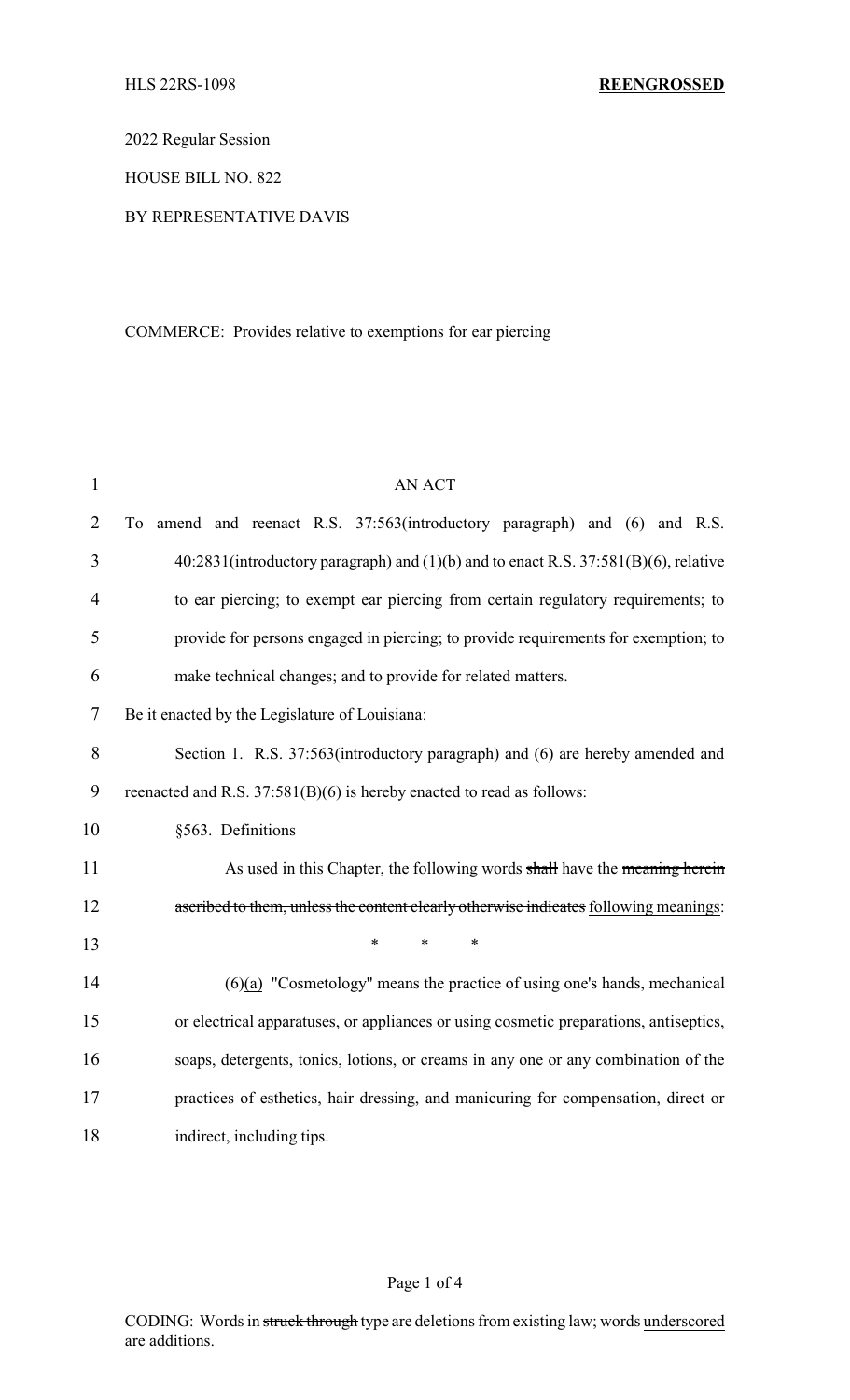| $\mathbf{1}$   | (b) "Cosmetology" does not include ear piercing as provided for in R.S.                  |
|----------------|------------------------------------------------------------------------------------------|
| $\overline{2}$ | $37:581(B)(6)$ .                                                                         |
| 3              | $\ast$<br>*<br>$\ast$                                                                    |
| 4              | §581. Unlawful practice; exemptions                                                      |
| 5              | $\ast$<br>*<br>*                                                                         |
| 6              | B. The following persons are exempt from the provisions of this Chapter                  |
| 7              | while in the proper discharge of their professional duties in a facility not licensed by |
| 8              | the board:                                                                               |
| 9              | $\ast$<br>$\ast$<br>$\ast$                                                               |
| 10             | A cosmetologist, esthetician, qualified healthcare professional, or<br>(6)               |
| 11             | employee of a qualified healthcare professional who engages in ear piercing if both      |
| 12             | of the following are true:                                                               |
| 13             | (a) The person utilizes piercing needles that are single-use, hollow, and made           |
| 14             | of stainless steel.                                                                      |
| 15             | (b) The person complies with all manufacturer instructions for any apparatus             |
| 16             | used to pierce the ear and all applicable health and safety standards.                   |
| 17             | ∗<br>∗<br>∗                                                                              |
| 18             | Section 2. R.S. 40:2831(introductory paragraph) and (1)(b) are hereby amended and        |
| 19             | reenacted to read as follows:                                                            |
| 20             | §2831. Definitions                                                                       |
| 21             | As used in this Chapter, these the following terms shall have the following              |
| 22             | meanings:                                                                                |
| 23             | (1) "Commercial body art facility" means any location, place, area, or                   |
| 24             | business, whether permanent or temporary, which provides consumers access to             |
| 25             | personal services workers who for remuneration perform any of the following              |
| 26             | procedures:                                                                              |
| 27             | ∗<br>∗<br>$\ast$                                                                         |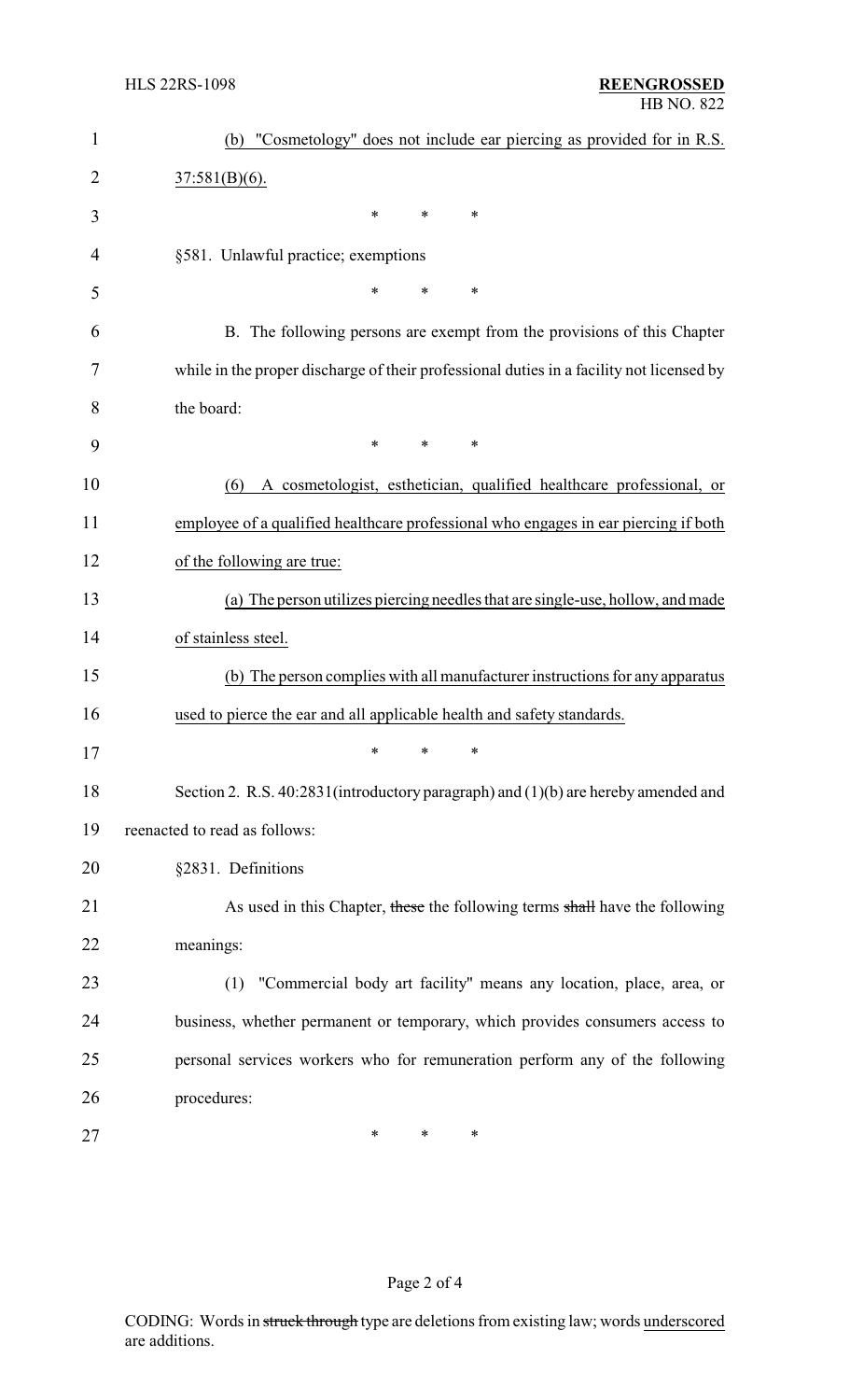| 1              | (b) Body piercing or the creation of an opening in the body of a human being            |
|----------------|-----------------------------------------------------------------------------------------|
| $\overline{2}$ | for the purpose of inserting jewelry or other decoration; but does not for the purposes |
| 3              | of this Chapter, include piercing an ear in either of the following manners:            |
| 4              | (i) with With a disposable, single-use stud or solid needle that is applied             |
| 5              | using a mechanical device to force the needle or stud through the ear, if the person    |
| 6              | complies with all manufacturer instructions for any apparatus used to pierce the ear    |
| 7              | and all applicable health and safety standards.                                         |
| 8              | By a cosmetologist, esthetician, qualified healthcare professional, or<br>(i)           |
| 9              | employee of a qualified healthcare professional if both of the following are true:      |
| 10             | The person utilizes piercing needles that are single-use, hollow, and<br>(aa)           |
| 11             | made of stainless steel.                                                                |
| 12             | The person complies with all manufacturer instructions for any<br>(bb)                  |
| 13             | apparatus used to pierce the ear and all applicable health and safety standards.        |
| 14             | *<br>∗                                                                                  |

## DIGEST

The digest printed below was prepared by House Legislative Services. It constitutes no part of the legislative instrument. The keyword, one-liner, abstract, and digest do not constitute part of the law or proof or indicia of legislative intent. [R.S. 1:13(B) and 24:177(E)]

HB 822 Reengrossed 2022 Regular Session Davis

**Abstract:** Exempts ear piercing from licensure requirements if certain criteria are met.

Present law requires persons who practice cosmetology in the state to be licensed by the state board.

Proposed law retains present law, but exempts certain persons engaging in ear piercing from the licensing requirement if certain conditions are met.

The exemption in proposed law would apply to a cosmetologist, esthetician, qualified healthcare professional, or employee of a qualified healthcare professional who does both of the following:

- (1) Uses stainless steel, single-use, hollow needles to pierce the ear.
- (2) Complies with all applicable instructions of any device used in the piercing and with all health and safety standards.

Present law regulates persons who provide body modification services in this state, but carves out an exemption for persons who pierce ears using a stud gun, as long as the person complies with all instructions for use and all health and safety standards.

#### Page 3 of 4

CODING: Words in struck through type are deletions from existing law; words underscored are additions.